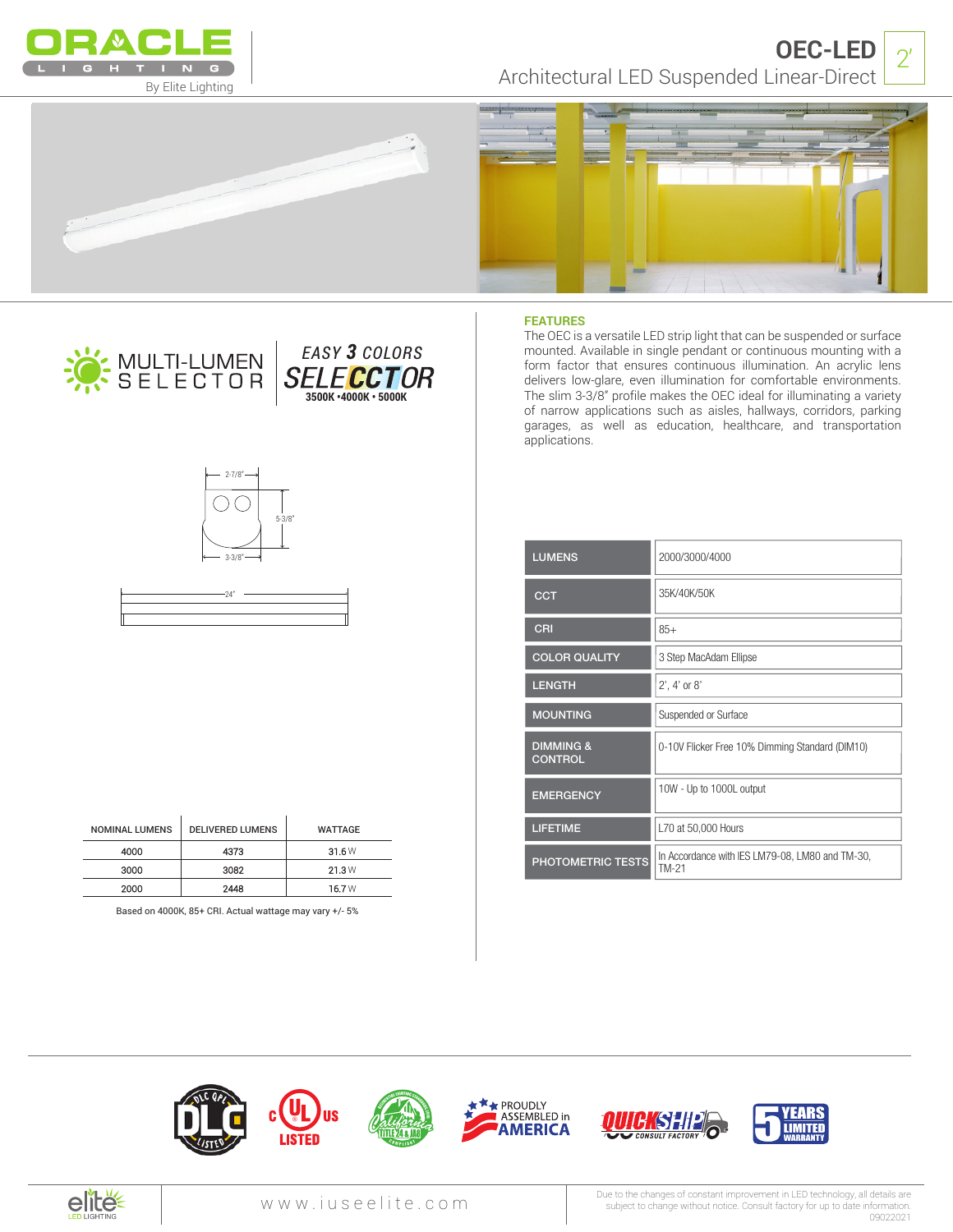

 $2'$ 

## **OPTICS & PERFORMANCE**

Frosted acrylic lens provides even, shadow-free illumination. Lens has toolless removal, ensuring easy upgrading and maintenance.

# **CONSTRUCTION**

Heavy-duty 20-gauge cold rolled steel body, post-painted. High-gloss white finish is pre-treated with 5-stage iron phosphate coating, which provides superior paint adhesion and protection against weathering.

#### **INSTALLATION**

Surface or suspended mounting; individual or continuous row mounting (CRM). The first luminaire in the row for CRM will always be the power supply feed. After plugging in the male and female harnesses, which are supplied with each luminaire, they will easily slide together. Secure with two screws in the connecting brackets.

# **DRIVER ELECTRICAL INFORMATION**

Powered by high-quality constant-current power LED drivers, rated for 50 to 60Hz at 120-277V input, produce less than 20% THD, and have a power factor of .90 to 1.00. Male and female 18-gauge 6 wire plug connectors are included with every luminaire to allow for simple, hassle-free continuous wiring. Each luminaire must be installed male to female.

## **DIMMING & DRIVER INFORMATION**

**DIM10** - Flicker Free 10% Dimming Standard (DIM10) 0-10V dimming on either MVOLT 120, 277V.

#### **WARRANTY**

Five-year warranty for parts and components. (Labor not included)

#### **LISTINGS**

c-UL-us - Listed for Feed Through Wiring. Listed for DLC, California Title 24 compliant. c UL us Listed for Damp location



Cover for junction box is shipped standard with fixture, along with necessary hardware to secure cover to j-box.

# Example: **2-OEC-LED-2000L/3000L/4000L-DIM10-MVOLT-35K/40K/50K-85**



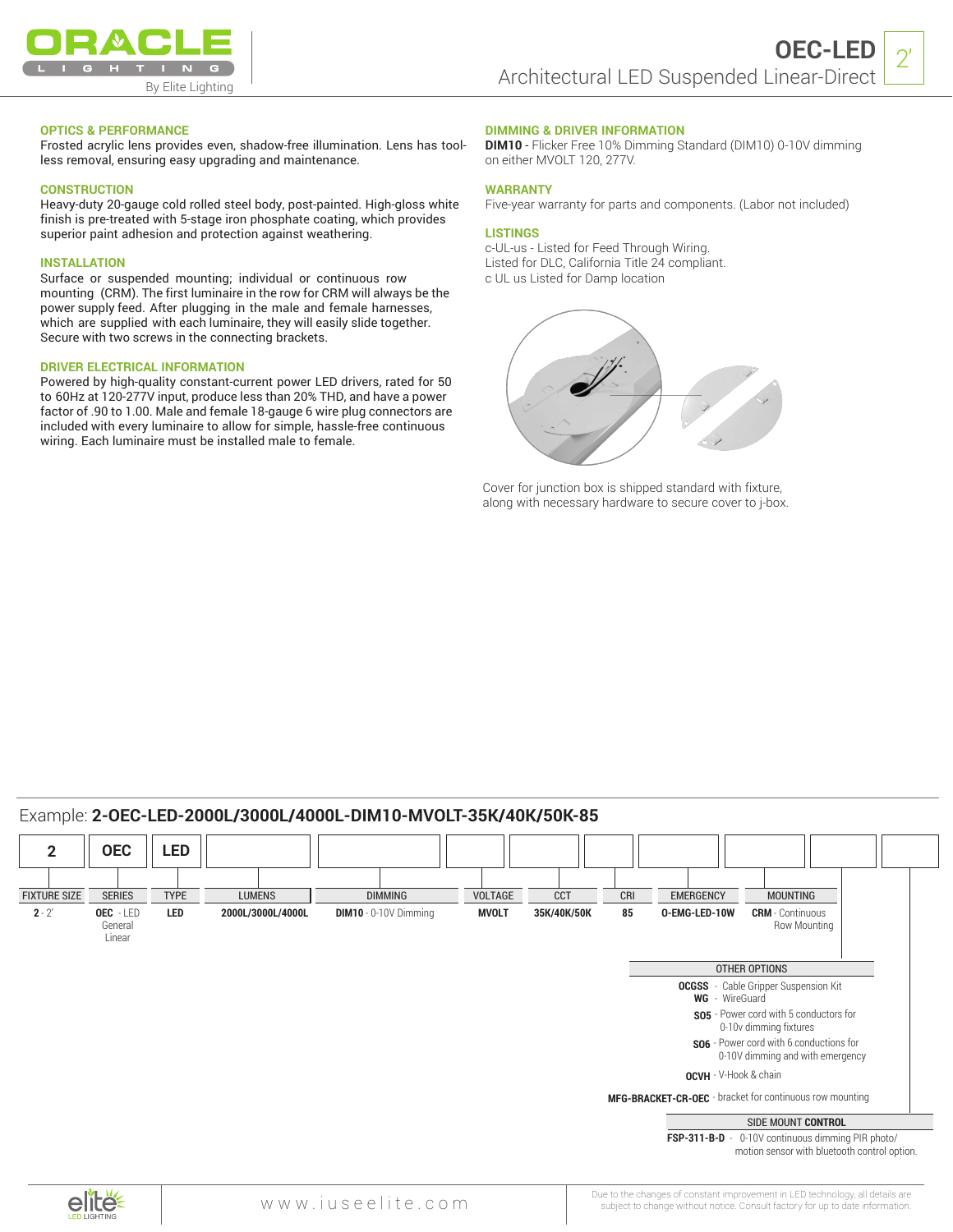

| 2-OEC-LED-2000L-3000L-4000L-DIM10-MVOLT-35K-40K-50K-85(2000L)                                                                                                       |                                                |                                                                                                     |                         |                                                                             |                                                    |                        |                                             |                                              |                                                                                  |                                  |                                      |                    |                                      |                                  |                                                                            |                     | <b>TEST NO.: EL12271996</b>                     |  |
|---------------------------------------------------------------------------------------------------------------------------------------------------------------------|------------------------------------------------|-----------------------------------------------------------------------------------------------------|-------------------------|-----------------------------------------------------------------------------|----------------------------------------------------|------------------------|---------------------------------------------|----------------------------------------------|----------------------------------------------------------------------------------|----------------------------------|--------------------------------------|--------------------|--------------------------------------|----------------------------------|----------------------------------------------------------------------------|---------------------|-------------------------------------------------|--|
| INPUT WATTS: 16.7                                                                                                                                                   | LUMENS: 2448                                   |                                                                                                     | CRI: 85                 |                                                                             |                                                    | EFFICACY: 147          |                                             |                                              |                                                                                  | CCT: 40K                         |                                      |                    |                                      |                                  |                                                                            |                     | SPACING CRITERIA: 1.40                          |  |
| <b>Candle Power Distribution (Candelas)</b>                                                                                                                         |                                                | <b>Zonal Lumens Summary</b>                                                                         |                         |                                                                             |                                                    |                        | Luminance (Average candela/M <sup>2</sup> ) |                                              |                                                                                  |                                  | <b>Lumens Per Zone</b>               |                    |                                      |                                  |                                                                            |                     | <b>Candela Tabulation</b>                       |  |
| $80^\circ$                                                                                                                                                          | Zone<br>$0 - 20$<br>$0 - 30$                   | Lumens<br>229.80<br>488.11                                                                          | %Lamp<br>9.40<br>20.00  | %Fixt<br>9.40<br>19.90                                                      |                                                    | Angle<br>in<br>Degrees | Average Average Average<br>$0^{\circ}$      | 45°                                          |                                                                                  | $90^\circ$                       | Zone<br>$0 - 10$<br>$10 - 20$        |                    | Lumens<br>59.51<br>170.29            |                                  | $\,0\,$<br>5                                                               |                     | 0<br>629.396<br>628.870                         |  |
| 157<br>709<br>315<br>60 <sup>c</sup>                                                                                                                                | $0 - 40$<br>$0 - 60$<br>$0 - 80$               | 801.78<br>1451.49<br>1942.39                                                                        | 32.80<br>59.30<br>79.40 | 32.80<br>59.30<br>79.30                                                     |                                                    | 45<br>55<br>65         | 8945<br>8361<br>7645                        | 9603<br>9647<br>10203                        |                                                                                  | 10545<br>11182<br>12613          | $20 - 30$<br>$30 - 40$<br>$40 - 50$  |                    | 258.30<br>313.67<br>332.55           |                                  | 15<br>25<br>35<br>45                                                       |                     | 602.080<br>549.070<br>475.310                   |  |
| 472                                                                                                                                                                 | $0 - 90$                                       | 2099.38                                                                                             | 85.80                   | 85.80                                                                       |                                                    | 75<br>85               | 6618<br>5289                                | 12417<br>26358                               |                                                                                  | 16546<br>38375                   | $50 - 60$<br>60-70<br>70-80<br>80-90 |                    | 317.16<br>274.60<br>216.30<br>156.99 |                                  | 55<br>65<br>75<br>85                                                       |                     | 388.190<br>294.320<br>198.280<br>105.120        |  |
| $30^{\circ}$<br>630<br>$20^{\circ}$<br>$10^{\circ}$                                                                                                                 |                                                | <b>Coefficients of Utilization - Zonal Cavity Method</b><br>Effective Floor Cavity Reflectance 0.20 |                         |                                                                             |                                                    |                        |                                             |                                              |                                                                                  |                                  |                                      |                    |                                      |                                  | 90                                                                         |                     | 28.290<br>5.290                                 |  |
| Cone of Light                                                                                                                                                       | <b>RC</b>                                      |                                                                                                     | 80%                     |                                                                             | 70%                                                |                        |                                             | 50%                                          |                                                                                  |                                  | 30%                                  |                    |                                      | 10%                              |                                                                            |                     | 0%                                              |  |
| 9.6<br>218<br>4.3<br>$\overline{c}$                                                                                                                                 | <b>RW</b>                                      | 70%<br>50%                                                                                          | 30% 10%                 | 70%                                                                         | 50%                                                | 30% 10%                |                                             | 50%                                          | 30% 10%                                                                          |                                  | 50%                                  | 30% 10%            |                                      | 50%                              | 30% 10%                                                                    |                     | 0%                                              |  |
| 57.8<br>8.4<br>18.6<br>$\overline{4}$<br>25.2<br>12.7<br>28.6<br>6<br>14.0<br>17.1<br>37.7<br>8                                                                     | $\frac{0}{1}$                                  | 116<br>97                                                                                           |                         | 116<br>88                                                                   | 1194<br>81<br>81<br>62<br>55<br>50<br>45<br>41     |                        |                                             |                                              |                                                                                  |                                  |                                      |                    |                                      | 8975 64 65 60 45 40 37 34        |                                                                            |                     |                                                 |  |
| 10<br>9.14<br>21.1<br>46.8<br>12<br>6.29<br>25.5<br>56.3<br>(FC.) Initial<br>Footcandle at<br>Nadir<br>(FT.) Beam<br>foriz. Sprea<br>(FT.)Distance to<br>(FT.) Beam | 2345678<br>ROOM CAVITY RATIO<br>$\frac{9}{10}$ | 1103 84 77 71 65 60 56 52 49<br>84736457514642<br>$rac{1}{30}$                                      | 1926458427433828        | 11998812873628845047<br>70 57 48 41 35 31 28 25 22                          | $\frac{37}{35}$                                    | 1189462346443633027    | 11858654740353072422                        | 1037565814238333                             | 1033 69 88 0 44 39 35 31 82 82 8                                                 | 103045345333982222222222         | 980914843963313                      | 967655474273390725 |                                      | $\frac{31}{29}$                  | 897260245933182822424                                                      | 8970754840302742220 |                                                 |  |
| BEAM DIA. MEASURED AT 50% OF NADIR F.C.                                                                                                                             |                                                |                                                                                                     |                         |                                                                             |                                                    |                        |                                             |                                              |                                                                                  |                                  |                                      |                    |                                      |                                  |                                                                            |                     |                                                 |  |
|                                                                                                                                                                     |                                                | <b>RC - Ceiling Cavity Reflectance</b>                                                              |                         | <b>RW</b> - Wall Reflectance                                                |                                                    |                        |                                             |                                              |                                                                                  |                                  |                                      |                    |                                      |                                  |                                                                            |                     |                                                 |  |
|                                                                                                                                                                     |                                                |                                                                                                     |                         |                                                                             |                                                    |                        |                                             |                                              |                                                                                  |                                  |                                      |                    |                                      |                                  |                                                                            |                     |                                                 |  |
| 2-OEC-LED-2000L-3000L-4000L-DIM10-MVOLT-35K-40K-50K-85(3000L)                                                                                                       |                                                |                                                                                                     |                         |                                                                             |                                                    |                        |                                             |                                              |                                                                                  |                                  |                                      |                    |                                      |                                  |                                                                            |                     | <b>TEST NO.: EL12271989</b>                     |  |
| <b>INPUT WATTS: 21.3</b>                                                                                                                                            | LUMENS: 3082                                   |                                                                                                     | CRI: 85                 |                                                                             |                                                    | EFFICACY: 145          |                                             |                                              |                                                                                  | CCT: 40K                         |                                      |                    |                                      |                                  |                                                                            |                     | SPACING CRITERIA: 1.40                          |  |
| <b>Candle Power Distribution (Candelas)</b>                                                                                                                         |                                                | <b>Zonal Lumens Summary</b>                                                                         |                         |                                                                             |                                                    |                        | Luminance (Average candela/M <sup>2</sup> ) |                                              |                                                                                  |                                  | <b>Lumens Per Zone</b>               |                    |                                      |                                  |                                                                            |                     | <b>Candela Tabulation</b>                       |  |
| $90^\circ$                                                                                                                                                          | Zone                                           | Lumens                                                                                              | %Lamp                   | %Fixt                                                                       |                                                    | Angle<br>in            | Average Average Average                     |                                              |                                                                                  |                                  | Zone                                 |                    | Lumens                               |                                  |                                                                            |                     | 0                                               |  |
| $80^\circ$                                                                                                                                                          | $0 - 20$<br>$0 - 30$                           | 289.53<br>614.93                                                                                    | 9.40<br>20.00           | 9.40<br>19.90                                                               |                                                    | Degrees                | $0^{\circ}$                                 | 45°                                          |                                                                                  | $90^\circ$                       | $0 - 10$                             |                    | 74.98                                |                                  | $\,0\,$<br>5                                                               |                     | 792.991<br>790.300                              |  |
| 199<br>709                                                                                                                                                          | $0 - 40$                                       | 1010.05                                                                                             | 32.80                   | 32.80                                                                       |                                                    | 45                     | 11243                                       | 12047                                        |                                                                                  | 13224                            | $10 - 20$<br>$20 - 30$               |                    | 214.55<br>325.40                     |                                  | 15                                                                         |                     | 756.490                                         |  |
| 397                                                                                                                                                                 | $0 - 60$                                       | 1828.25                                                                                             | 59.40                   | 59.30                                                                       |                                                    | 55<br>65               | 10502<br>9596                               | 12089<br>12781                               |                                                                                  | 14006<br>15785                   | $30 - 40$                            |                    | 395.12                               |                                  | 25<br>35                                                                   |                     | 690.070<br>597.260                              |  |
|                                                                                                                                                                     | $0 - 80$<br>$0 - 90$                           | 2446.38<br>2643.88                                                                                  | 79.40<br>85.80          | 79.40<br>85.80                                                              |                                                    | 75                     | 8303                                        | 15545                                        |                                                                                  | 20684                            | $40 - 50$<br>$50 - 60$               |                    | 418.82<br>399.37                     |                                  | 45                                                                         |                     | 487.900                                         |  |
| 596                                                                                                                                                                 |                                                |                                                                                                     |                         |                                                                             |                                                    | 85                     | 6564                                        | 33013                                        |                                                                                  | 47936                            | 60-70                                |                    | 345.79                               |                                  | 55<br>65                                                                   |                     | 369.700<br>248.900                              |  |
| $40^{\circ}$                                                                                                                                                        |                                                |                                                                                                     |                         |                                                                             |                                                    |                        |                                             |                                              |                                                                                  |                                  | 70-80<br>80-90                       |                    | 272.34<br>197.50                     |                                  | 75<br>85                                                                   |                     | 131.890                                         |  |
| $30^{\circ}$<br>794<br>$20^{\circ}$<br>$10^{\circ}$                                                                                                                 |                                                | <b>Coefficients of Utilization - Zonal Cavity Method</b><br>Effective Floor Cavity Reflectance 0.20 |                         |                                                                             |                                                    |                        |                                             |                                              |                                                                                  |                                  |                                      |                    |                                      |                                  | 90                                                                         |                     | 35.110<br>6.370                                 |  |
| Cone of Light                                                                                                                                                       | <b>RC</b>                                      |                                                                                                     | 80%                     |                                                                             | 70%                                                |                        |                                             | 50%                                          |                                                                                  |                                  | 30%                                  |                    |                                      | 10%                              |                                                                            |                     | 0%                                              |  |
| 2<br>274<br>4.4<br>9.5                                                                                                                                              | <b>RW</b>                                      | 70% 50%                                                                                             | 30% 10%                 | 70%                                                                         | 50%                                                | 30% 10%                |                                             | 50%                                          | 30% 10%                                                                          |                                  |                                      | 50% 30% 10%        |                                      | 50%                              | 30% 10%                                                                    |                     | 0%                                              |  |
| 72.8<br>8.6<br>18.4<br>$\overline{4}$                                                                                                                               | $\frac{0}{1}$                                  |                                                                                                     |                         |                                                                             |                                                    |                        |                                             |                                              |                                                                                  |                                  |                                      |                    |                                      |                                  |                                                                            |                     |                                                 |  |
| 31.7<br>6<br>13.0<br>27.9                                                                                                                                           |                                                | $^{116}_{97}$                                                                                       |                         | 116<br>88                                                                   | $^{111}_{94}$                                      |                        |                                             | 103<br>87                                    |                                                                                  | 103<br>80                        |                                      |                    |                                      |                                  |                                                                            |                     |                                                 |  |
| 17.7<br>17.5<br>37.3<br>8<br>10<br>11.5<br>21.5<br>46.3                                                                                                             |                                                |                                                                                                     |                         |                                                                             |                                                    |                        |                                             |                                              |                                                                                  |                                  |                                      |                    |                                      |                                  |                                                                            |                     |                                                 |  |
| 55.7<br>12<br>7.93<br>26.1                                                                                                                                          | 234567                                         |                                                                                                     |                         |                                                                             |                                                    |                        |                                             |                                              |                                                                                  |                                  |                                      |                    |                                      |                                  |                                                                            |                     |                                                 |  |
| (FT.)Distance to<br>Plane<br>(FT.) Beam<br>Vert, Screa<br>(FT.) Beam<br>foriz. Sprea                                                                                | ROOM CAVITY RATIO<br>$\frac{8}{10}$            | 1103 93 84 77 71 65 60 56 22 9<br>84 73 64 57 16 42 39 36                                           | 19264584274338          | 119988128737628845547<br>70<br>57<br>48<br>41<br>35<br>31<br>28<br>52<br>22 | 81<br>70<br>62<br>55<br>50<br>45<br>41<br>37<br>35 | 11894425347418333027   | 118586647403500272422                       | 75<br>65<br>85<br>54<br>42<br>38<br>33<br>33 | 103<br>63<br>63<br>63<br>3<br>3<br>3<br>3<br>5<br>4<br>3<br>3<br>5<br>3<br>3<br> | 64 53 45 38 33 29 63 22 22 22 21 | 98090148398331                       | 967765547437339275 |                                      | 895 64 65 50 45 40 37 34 31 32 9 | 89<br>72<br>60<br>52<br>4<br>3<br>3<br>3<br>5<br>1<br>8<br>2<br>4<br>2<br> |                     | 867<br>545<br>382<br>282<br>22<br>22<br>22<br>3 |  |

| <b>INPUT WATTS: 31.6</b>                                                                                                          | <b>LUMENS: 4373</b>    |                                         | CRI: 85        |                                                          | EFFICACY: 138                    |                                             |                                               | <b>CCT: 40K</b>            |                                         |                       |                             |                 |                    | SPACING CRITERIA: 1.40                             |
|-----------------------------------------------------------------------------------------------------------------------------------|------------------------|-----------------------------------------|----------------|----------------------------------------------------------|----------------------------------|---------------------------------------------|-----------------------------------------------|----------------------------|-----------------------------------------|-----------------------|-----------------------------|-----------------|--------------------|----------------------------------------------------|
| <b>Candle Power Distribution (Candelas)</b>                                                                                       |                        | <b>Zonal Lumens Summary</b>             |                |                                                          |                                  | Luminance (Average candela/M <sup>2</sup> ) |                                               |                            | <b>Lumens Per Zone</b>                  |                       |                             |                 |                    | <b>Candela Tabulation</b>                          |
| $90^\circ$                                                                                                                        | Zone                   | Lumens                                  | %Lamp          | $%$ Fixt                                                 | Angle                            |                                             | Average Average Average                       |                            | Zone                                    |                       | Lumens                      |                 |                    | 0                                                  |
| $80^\circ$                                                                                                                        | $0 - 20$<br>$0 - 30$   | 407.76<br>866.01                        | 9.30<br>19.80  | 9.30<br>19.80                                            | in<br>Degrees                    | nº                                          | 45°                                           | $90^\circ$                 | $0 - 10$<br>$10 - 20$                   |                       | 105.59<br>302.16            |                 | 0<br>5             | 1116.81<br>1115.63                                 |
| 279<br>$70^{\circ}$                                                                                                               | $0 - 40$               | 1424.44                                 | 32.60          | 32.60                                                    | 45                               | 15880                                       | 16984                                         | 18633                      | $20 - 30$                               |                       | 458.26                      |                 | 15<br>25           | 1068.54<br>974.65                                  |
| 559                                                                                                                               | $0 - 60$               | 2585.86                                 | 59.20          | 59.10                                                    | 55<br>65                         | 14851<br>13767                              | 17047<br>18030                                | 19729<br>22217             | $30 - 40$                               |                       | 558.43                      |                 | 35                 | 843.59                                             |
| 60°                                                                                                                               | $0 - 80$<br>$0 - 90$   | 3465.35<br>3747.24                      | 79.30<br>85.70 | 79.20<br>85.70                                           | 75                               | 11894                                       | 22256                                         | 29116                      | $40 - 50$<br>$50 - 60$                  |                       | 594.28<br>567.14            |                 | 45                 | 689.14                                             |
|                                                                                                                                   |                        |                                         |                |                                                          | 85                               | 9065                                        | 47250                                         | 68478                      | 60-70                                   |                       | 491.51                      |                 | 55<br>65           | 522.80<br>357.09                                   |
| 838                                                                                                                               |                        |                                         |                |                                                          |                                  |                                             |                                               |                            |                                         |                       | 387.98                      |                 |                    |                                                    |
| 40 <sup>0</sup>                                                                                                                   |                        |                                         |                |                                                          |                                  |                                             |                                               |                            | 70-80                                   |                       |                             |                 | 75                 | 188.93                                             |
| 30 <sup>o</sup>                                                                                                                   |                        |                                         |                | <b>Coefficients of Utilization - Zonal Cavity Method</b> |                                  |                                             |                                               |                            | 80-90                                   |                       | 281.89                      |                 | 85                 | 48.49                                              |
| $20^{\circ}$<br>10 <sup>o</sup>                                                                                                   |                        | Effective Floor Cavity Reflectance 0.20 |                |                                                          |                                  |                                             |                                               |                            |                                         |                       |                             |                 | 90                 | 9.05                                               |
| Cone of Light                                                                                                                     | <b>RC</b>              |                                         | 80%            | 70%                                                      |                                  |                                             | 50%                                           |                            | 30%                                     |                       |                             | 10%             |                    | 0%                                                 |
| $\overline{c}$<br>9.6<br>386<br>4.5                                                                                               | <b>RW</b>              | 50%<br>70%                              | 30% 10%        | 70%                                                      | 50%                              | 30% 10%                                     | 30%<br>50%                                    | 10%                        | 50%                                     | 30% 10%               |                             | 50%             | 30% 10%            | 0%                                                 |
| 8.7<br>18.6<br>103<br>4                                                                                                           |                        | 116<br>116                              | 116            | 116<br>111                                               | 111<br>111                       | 111                                         | 103<br>103                                    | 103                        |                                         |                       |                             |                 |                    |                                                    |
| 28.1<br>13.2<br>44.7<br>6                                                                                                         |                        | 97<br>103<br>84                         | 92<br>76       | 88<br>99<br>70<br>89                                     | 94<br>89<br>74<br>81             | 85                                          | 87<br>83<br>69                                | 80<br>64                   | $\begin{array}{c} 96 \\ 80 \end{array}$ | $\frac{96}{77}$       | $\frac{96}{75}$<br>60       | $\frac{89}{74}$ | $^{89}_{72}$<br>60 | 89<br>70<br>57                                     |
| 1117<br>37.7<br>24.9<br>17.6<br>8                                                                                                 |                        | 93<br>84<br>73<br>77<br>64              | 64             | 57<br>80<br>48<br>73                                     | 62<br>70<br>53                   | 68<br>56<br>47                              | 75<br>65<br>58                                | 53                         | $\frac{69}{60}$                         | $64$<br>55            | 50                          | 64<br>56        | 51                 | 86<br>67<br>54<br>47<br>45                         |
| 10<br>46.7<br>16.2<br>21.8                                                                                                        | RATIO                  | 71<br>57                                | 55<br>48       | 41<br>67                                                 | 62<br>46<br>55                   | 40                                          | 58<br>50<br>44<br>51                          | 44<br>38                   | 53<br>48                                | 47<br>41              | 42<br>36                    | 50<br>45        | 45<br>39           | 38<br>40<br>35                                     |
| 11.2<br>26.3<br>56.3<br>12                                                                                                        | CAVITY                 | 65<br>60<br>51<br>46                    | 42<br>37       | 35<br>$^{62}_{58}$<br>31                                 | 49<br>41<br>45<br>36             | $\frac{35}{30}$                             | 46<br>42                                      |                            |                                         | 37<br>33              |                             | 40<br>37        | $\frac{35}{31}$    | $\frac{30}{27}$                                    |
| (FC.) Initial<br>(FT.) Beam<br>(FT.) Beam<br>(FT.)Distance to<br>Footcandle at<br>Plane<br>Vert. Spread<br>Horiz. Spread<br>Nadir | <b>ROOM</b><br>9<br>10 | 42<br>56<br>52<br>39<br>36<br>49        | 33<br>30<br>28 | 27<br>54<br>25<br>50<br>22<br>47                         | 41<br>33<br>37<br>30<br>27<br>34 | 27<br>24<br>22                              | $\frac{39}{35}$<br>38<br>35<br>28<br>32<br>26 | 33<br>29<br>26<br>23<br>21 | $\frac{43}{39}$<br>36<br>33<br>31       | $\frac{30}{27}$<br>25 | $\frac{32}{28}$<br>22<br>20 | 34<br>31<br>29  | $^{28}_{26}$<br>23 | 32<br>28<br>25<br>22<br>20<br>24<br>22<br>20<br>18 |